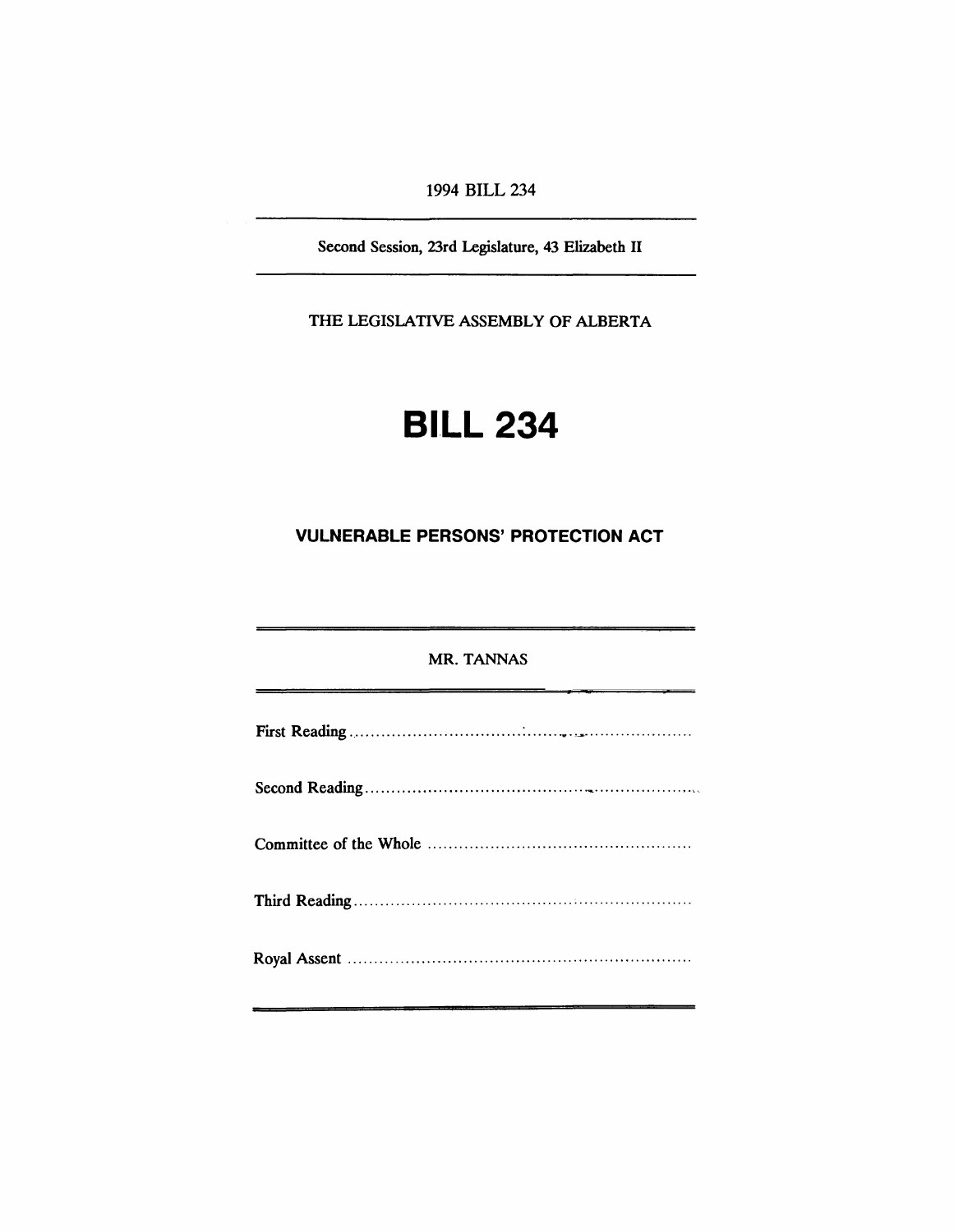Bill 234 *Mr. Tannas*

## **BILL 234**

1994

#### **VULNERABLE PERSONS' PROTECTION ACT**

*(Assented to* , 1994)

HER MAJESTY, by and with the advice and consent of the Legislative Assembly of Alberta, enacts as follows:

Definitions 1 In this Act

- (a) "abuse" means physical, sexual and psychological abuse,
- (b) "agency" means
	- (i) a facility;
	- (ii) a nursing home;
	- (iii) an approved hospital under the Hospitals Act;

(iv) a home or unit as defmed in the Senior Citizens Home Act;

(v) a social care facility, or other establishment, licensed under the Social Care Facilities Licensing Act;

(vi) any other establishment or class of establishment designed in the regulations as one which is administered by or receives funds from the Province of Alberta;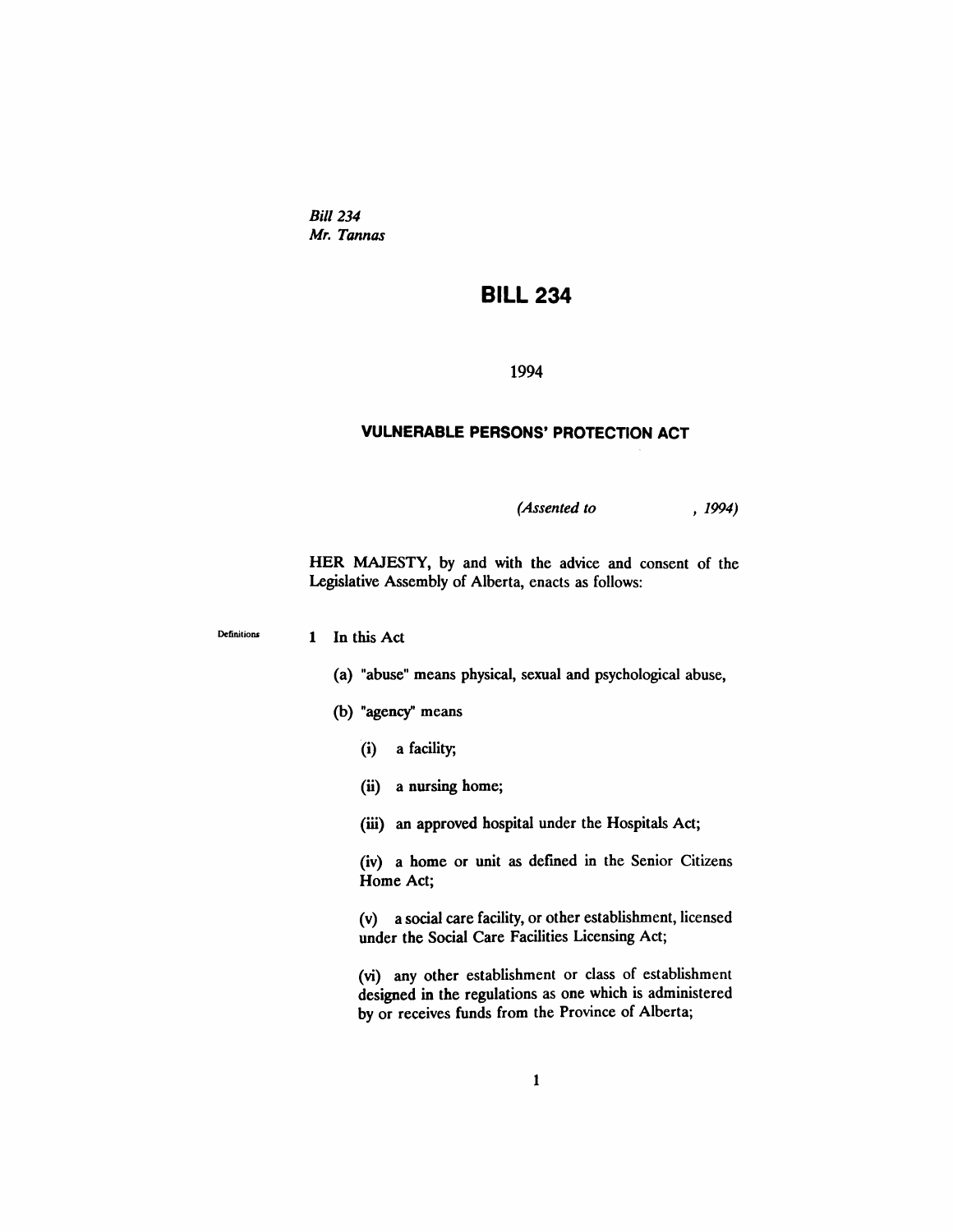- (vii) any place which provides care and services to vulnerable persons in the Province; or
- (viii) any place which is administered, funded, or regulated by the Province.

(c) "law enforcement agency" means an agency to which suspected cases of abuse or neglect are to be reported where cases involve criminal activity;

(d) "outside agency" means an external agency which serves an investigative purpose in suspected cases of abuse or neglect;

(e) "retaliation" means an act which is inflicted on a person in response to a complaint made or concern raised;

(f) "service provider" means a person engaged in providing professional health care, social, rehabilitative, educational, or other related services to vulnerable persons, or a person employed by an agency which provides such services;

(g) "vulnerable person" means a person who

(i) has been found to be a dependent adult under the Dependent Adults Act,

(ii) receives services from an agency,

(iii) is a recipient of services, funded through, or regulated by the Province,

(iv) has a physical or mental disability and seeks protection under this Act, or

(v) is found by the courts to be in need of protection or preventive intervention.

#### Purpose 2 The purpose of this act is to

(a) provide protection to vulnerable persons in the Province,

(b) prevent the abuse of vulnerable persons, and

(c) protect both vulnerable persons and service providers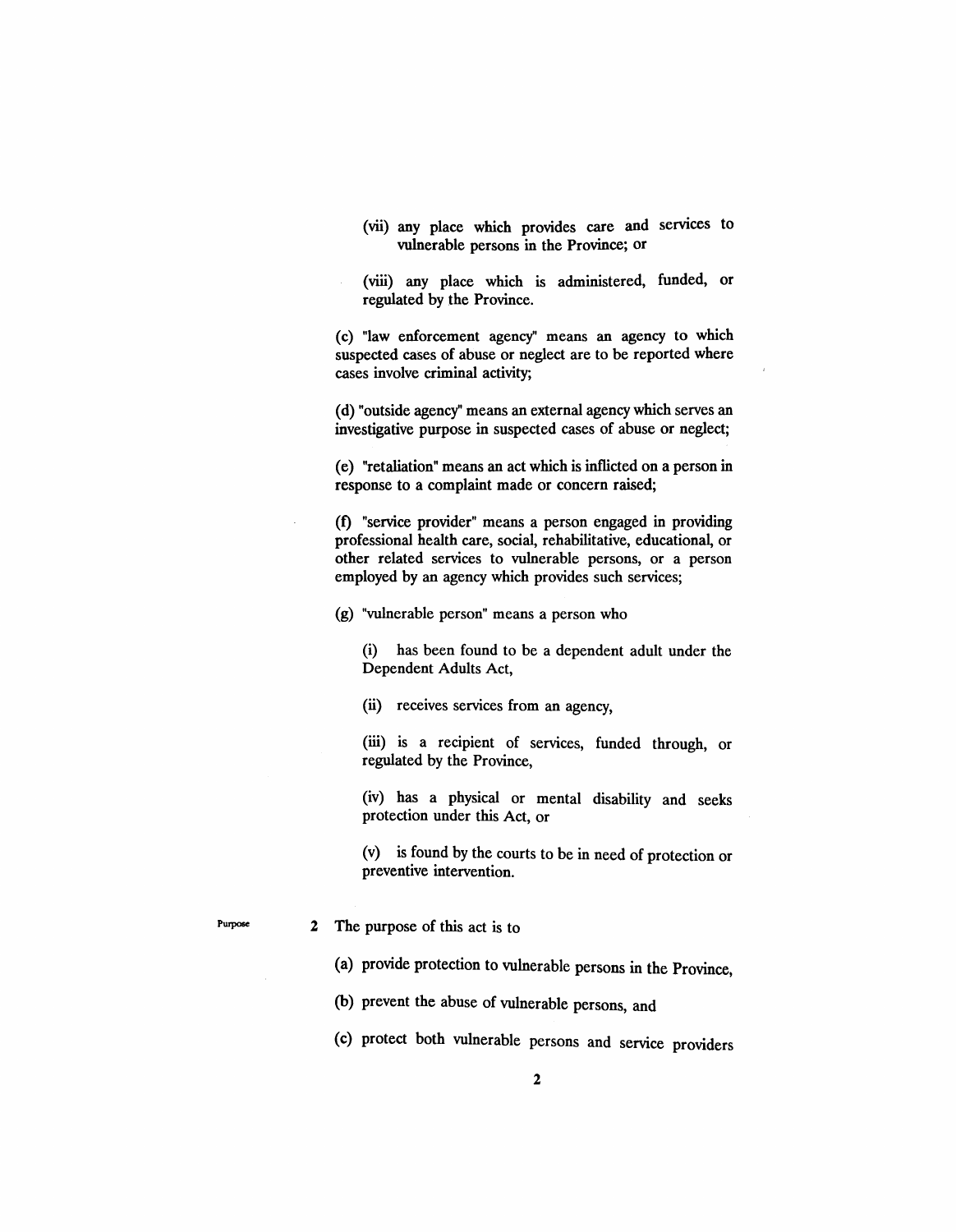responsible for their care who report abuse, from retaliation.

3 Every individual who reports the abuse of a vulnerable person in good faith and without malicious intent is considered to be a complainant for the purposes of this Act and is entitled to complainant protection under this Act.

Agencies

Complainants

4 Every agency must comply with this Act.

5 Every agency shall have

(i) an affrrmative responsibility to protect the individuals it serves from abuse and to maintain a reasonable level of safety for the individuals it serves;

(ii) written policies and procedures to prevent abuse;

(iii) written policies and procedures detailing methods for employees to follow in reporting abuse, including reporting possible criminal offences directly to law enforcement agencies;

(iv) written policies to ensure that confidentiality regarding abuse is maintained;

(v) written policies and procedures ensuring that reports of abuse reach appropriate outside agencies.

Abuse and prevention measures

6(1) Every agency must have written policies and procedures ensuring that police record checks are conducted on all potential employees to prevent persons with known previous convictions for assault, sexual assault, or sexual abuse from working with vulnerable persons.

(2) Every agency must have written policies and procedures for handling employees who abuse vulnerable persons in their care ensuring that abuse of a criminal nature is reported to a law enforcement agency.

(3) The abuse prevention policy and procedures referred to in subsection (1) may not restrict the personal rights and freedoms of the protected individuals and may not intrude on the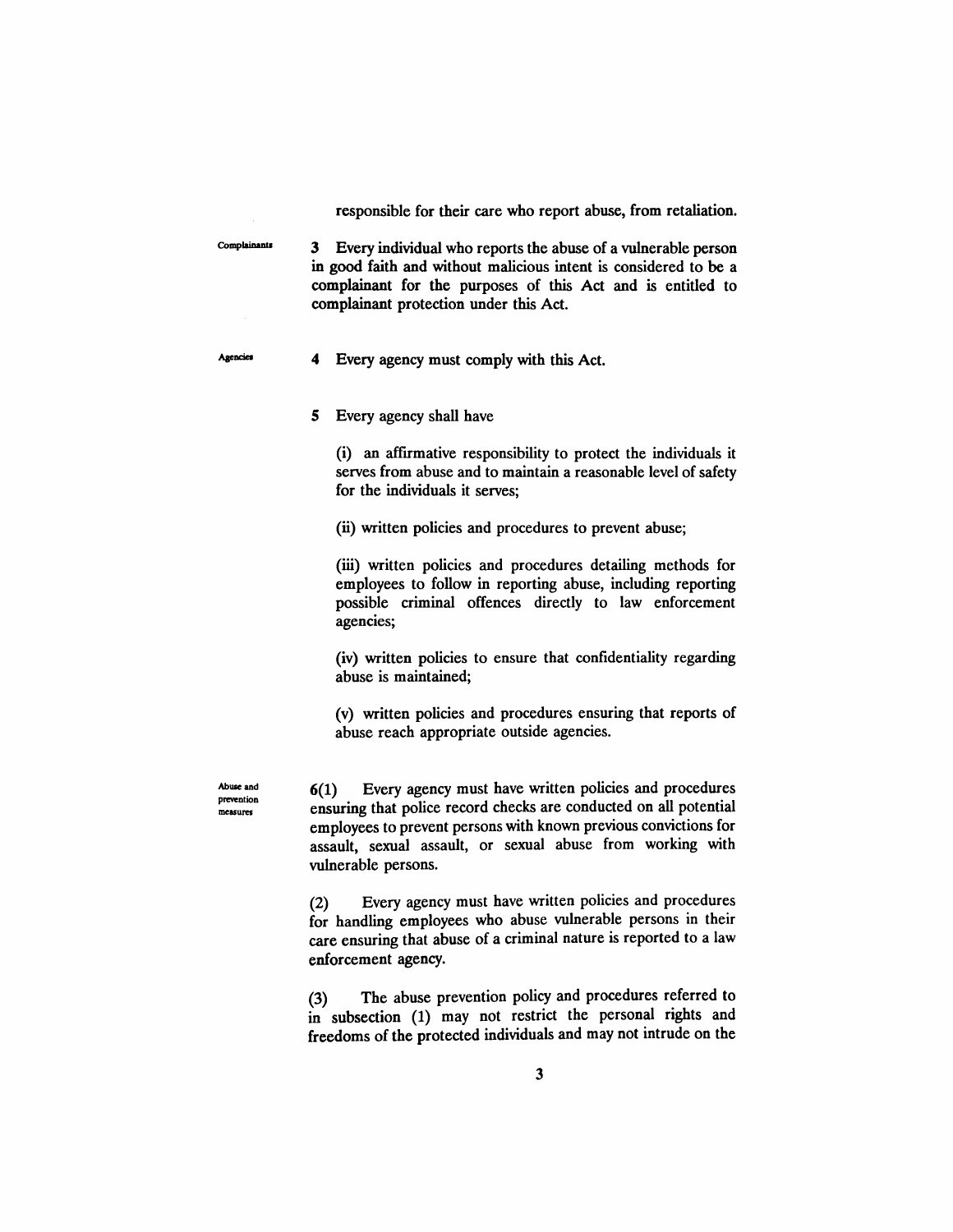choices of individuals to take reasonable risks.

Reporting requirements 7(1) Every individual and service provider who has or should have reasonable grounds for believing that there has been an abuse must report such abuse.

Complainant protection

8(1) Every complainant who reports abuse of a vulnerable person in good faith is entitled to protection under the provisions of this Act.

(2) All complainants are entitled to

(a) the right to privacy from interaction with or interference from the alleged abuser, and

(b) indemnity of liability for unproven allegations except where allegations are made without reasonable cause and with malicious intent.

(3) Legal costs incurred by the complainant as a result of actions arising from a complaint shall be paid

(a) by the agency providing the service, in the case of service provider complainants, or

(b) by the agency in the case of a vulnerable person complainant.

(4) Complainants who are employed by, or associated with , organizations regulated under provisions of this Act shall not be subjected to dismissal, suspension, transfer, altered assignment, demotion, reduction in payor benefits or work privileges, negative work performance evaluation, denial or withholding of benefits or services, or any other detrimental action because of the report.

(5) Complainants who are vulnerable persons or receiving services from any agency regulated under the provisions of this Act shall not be subject to alteration, interruption or discontinuance of services to which they are normally entitled because of a report of abuse.

9 Every person or agency which contravenes this Act is guilty of